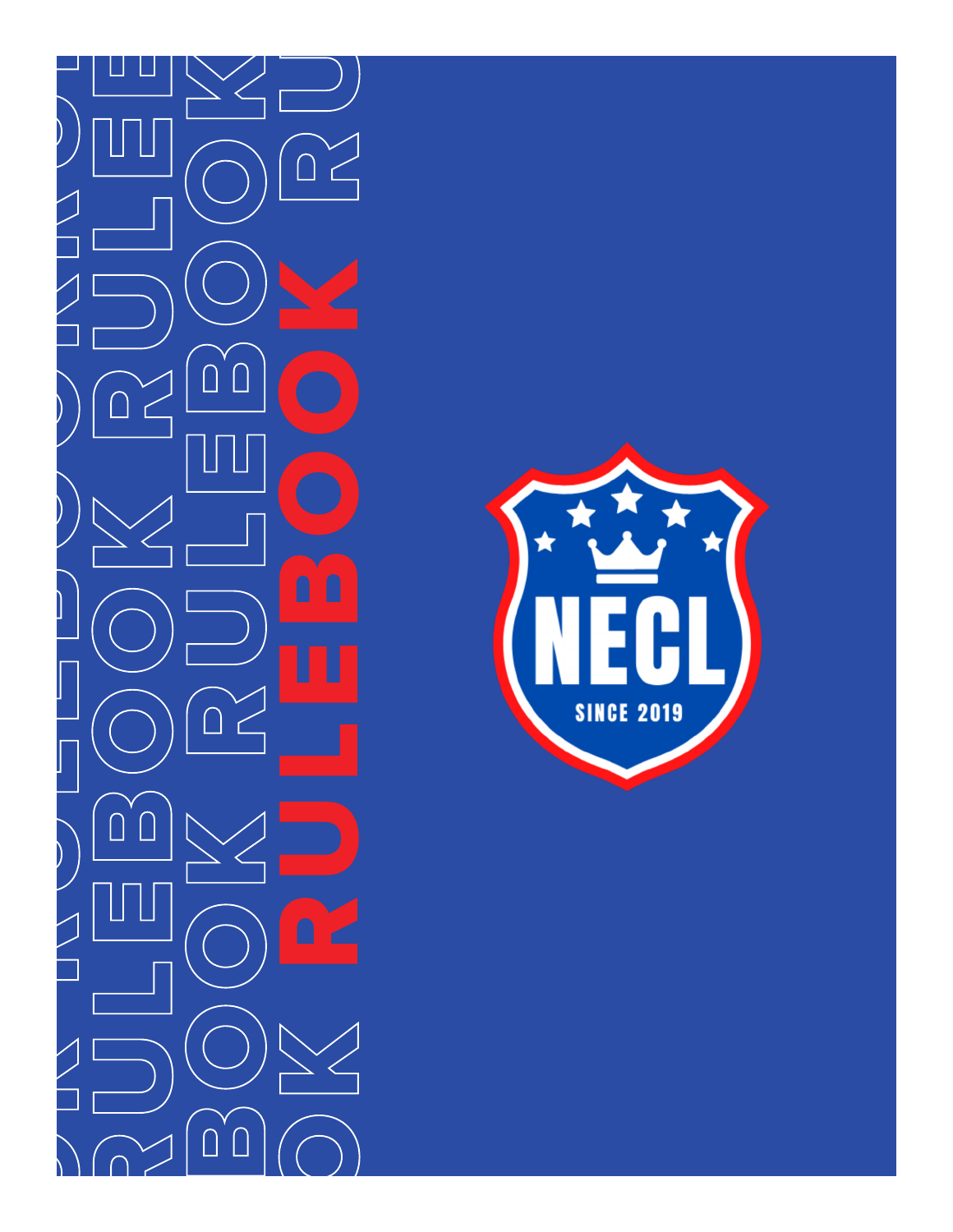

 $|\Xi|$ B $\langle$ ILEBOOK RULEBOOK

# TABLE OF CONTENTS

### **[Article 1 Generic League Rules](#page-2-0)**

#### **1.1 [Player Rules](#page-2-1)**

- 1.1.1 In Game Names
- 1.1.2 Player Rank
- 1.1.3 Player Misconduct
- 1.1.4 Rage Quit/Voluntarily **Disconnecting**

#### **1.2 [Coach Rules](#page-3-0)**

- 1.2.1 Basic Coaching Rules
- 1.2.2 Coaches Names
- 1.2.3 Coaching Misconduct
- 1.2.4 Support Tickets

#### **1.3 [Team Rules](#page-4-0)**

- 1.3.1 Team Name
- 1.3.2 Roster Submissions
- **1.4 [Scheduling and Matches](#page-4-1)**
	- 1.4.1 Basic Rules
	- 1.4.2 Rescheduling
	- 1.4.3 Player Substitutes
	- 1.4.4 Reporting Substitutes
	- 1.4.5 Match Disputes

#### **1.5 [Playoff Rules](#page-5-0)**

- 1.5.1 Playoff Match Conduct
- 1.5.2 Playoff Substitutes
- 1.5.3 Playoff Content

### **[Article 2 Game Specific Rules](#page-6-0)**

- **2.1 [Fortnite](#page-6-1)**
	- 2.1.1 League Format
	- 2.1.2 Reporting Scores
	- 2.1.3 Scoring Format 2.1.3.1 Solos
- 2.1.3.2 Duos
- 2.1.3.3 Trios
- 2.1.3.4 Squads
- 2.1.3.5 National Championship Bonus Points
- 2.1.4 Teaming
- 2.1.5 Toxic Behavior
	- 2.1.5.1 Dancing, Sprays, Shooting Bodies
	- 2.1.5.2 Pickaxing Enemies
	- 2.1.5.3 Words In Builds
- 2.1.6 Finals

#### **2.2 [Valorant](#page-9-0)**

- 2.2.1 League Format
- 2.2.2 Match Setup
- 2.2.3 Match Conduct
- 2.2.4 Map Picks and Bans
- 2.2.5 Coaches
- 2.2.6 Toxic Behavior
- 2.2.7 Reporting Scores
- 2.2.8 Agents and Maps
- 2.2.9 Finals

#### **2.3 [Rocket League](#page-11-0)**

- 2.3.1 League Format
- 2.3.2 Match Setup
- 2.3.3 Disconnection or Technical Issues
- 2.3.4 Timeouts
- 2.3.5 Toxic Behavior
- 2.3.6 Reporting Scores
- 2.3.7 Finals

*Updated April 2022*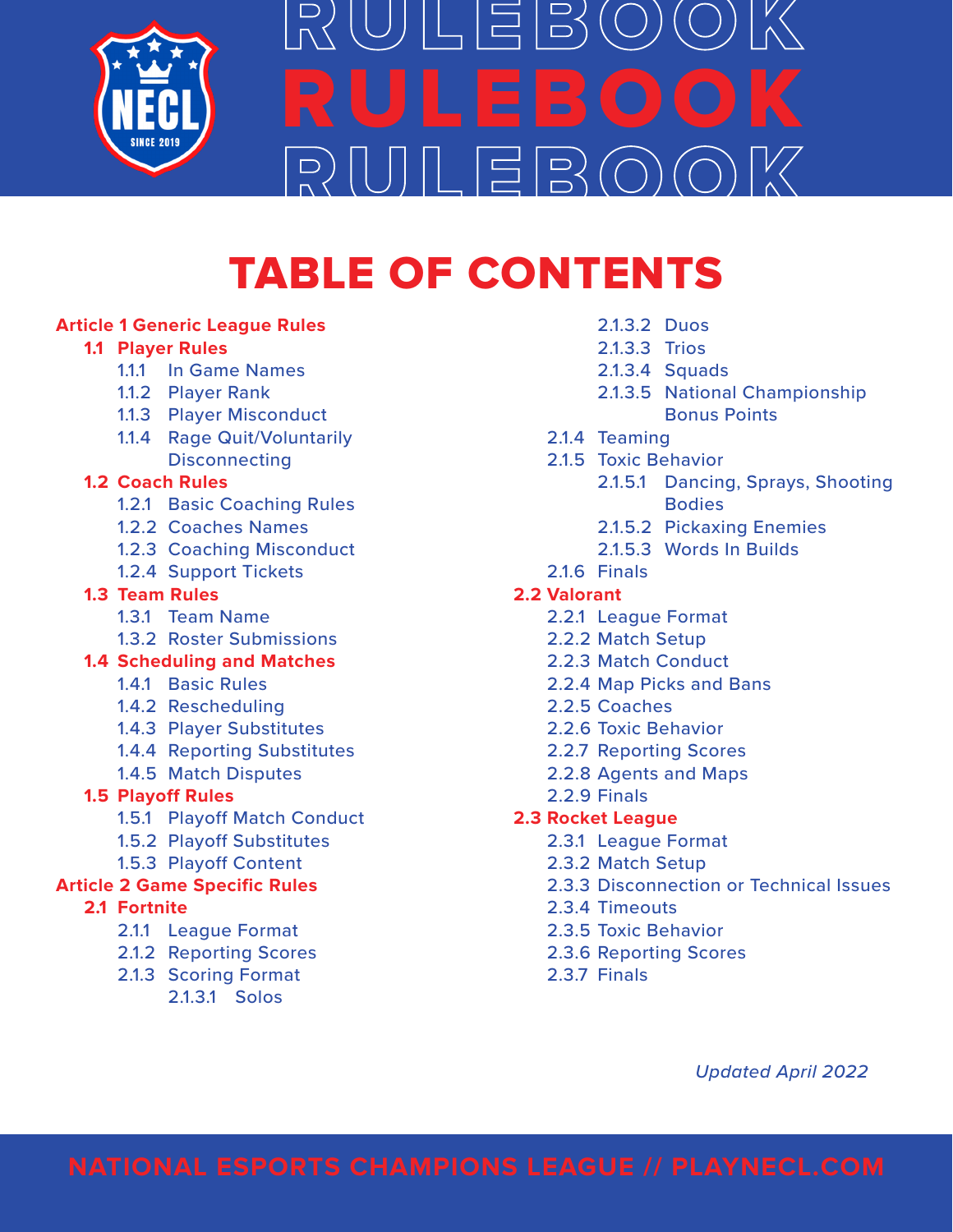

## <span id="page-2-0"></span>ARTICLE 1 GENERAL LEAGUE RULES

#### <span id="page-2-1"></span>**1.1 Player Rules**

 Players competing in the NECL MUST follow these rules. Breaking any of these rules will result in action from the league director. Any dispute can be taken up with the league director.

#### **1.1.1 In Game Names**

 Players IGN is not allowed to to be anything sexual or racial. Players IGN is not allowed to have profanity of any kind. Players must report their name prior to the season start. Players are permitted ONE name change per season, which must be submitted through the player name change form. If a player changes their name without submitting the form, or changes their name more than once, their stats will no longer be kept throughout the season. If a player competes with another name that is not one listed, their stats will not count toward that match in weekly and season statistics collection. At our discretion, players can be removed from matches for an inappropriate IGN.

#### **1.1.2 Player Rank**

 Each Player's Full Rank must be disclosed to start the season. Players' Full Rank is determined by the in-game ranking system in their specific game. This is to ensure that the substitute process and division, if applicable, are equal and fair.

Fortnite is by league:

- Fortnite: Open, Contender, Champion.

Valorant and Rocket League are by Rank along with 1, 2, or 3:

- Rocket League: Unranked, Bronze, Silver, Gold, Platinum, Diamond,
	- Champion, Grand Champion, Super Sonic Legend.
- Valorant: Unranked, Iron, Bronze, Silver, Gold, Platinum, Diamond,
- Immortal, Radiant.

#### **1.1.3 Player Misconduct**

 If at any time a player uses sexual, racial, or discriminatory terms or phrases toward another player they will recieve a minimum one week suspension as well as sitting out the rest of the series in which it took place. Any additional punishment will be handled by his/her club/organization. If a repeat offense occurs, a full season suspension can be levied against said player.

 Toxic players will be handled with the 3 Strikes rule. 1 Strike would result in a verbal warning. 2 Strikes would result in a written warning. 3 Strikes would result in a disqualification from the series in which the player is competing, as well as meeting with parents to discuss what can be done (could also result in suspension). All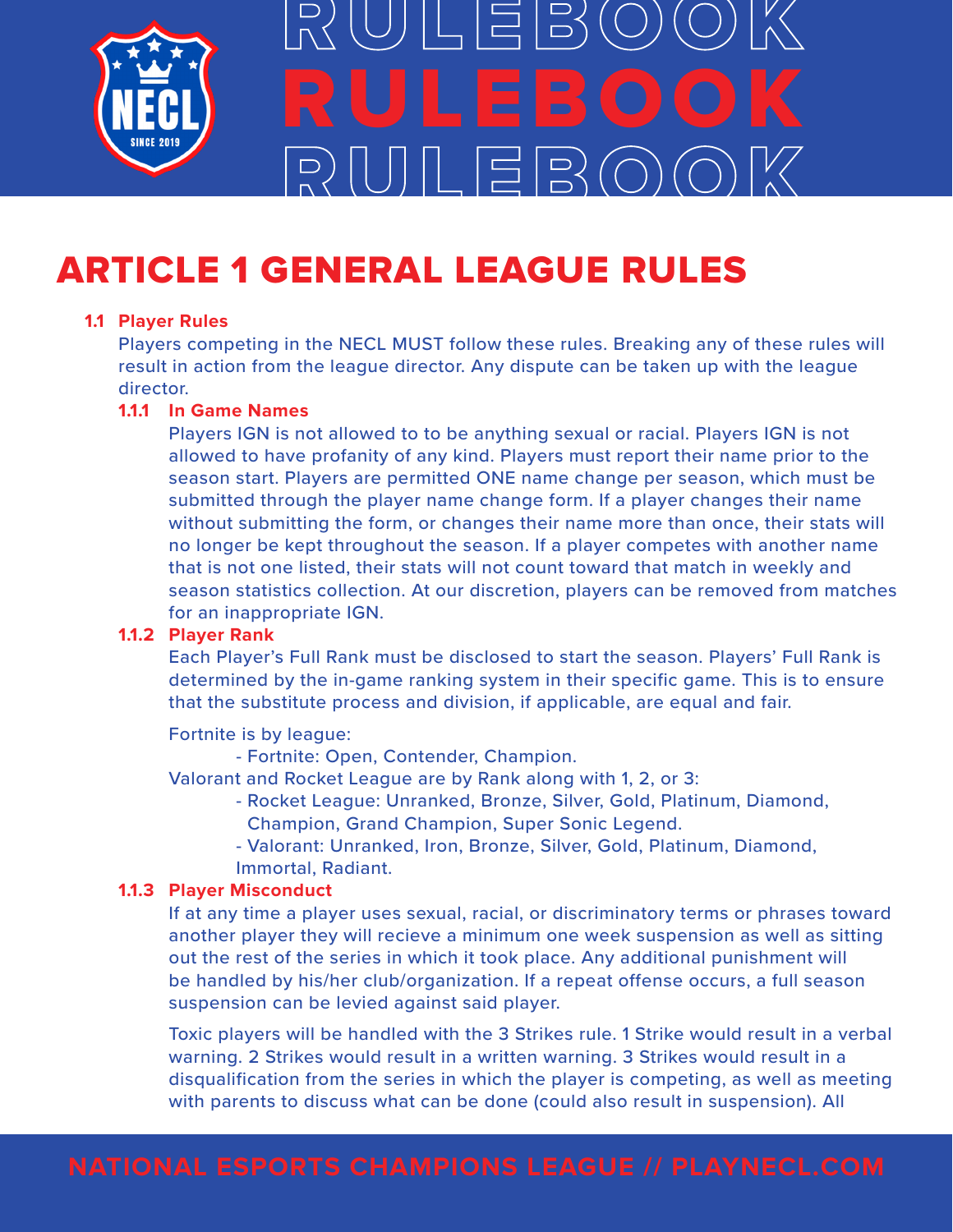

Player Strikes must be recorded in the Player Misconduct Log Channel in the NECL Discord.

 Toxic Definition: Causing unpleasant feelings in a harmful or malicious manner. This will be judged at league officials discretion.

#### **1.1.4 Rage Quit/Voluntarily Disconnecting**

 Rage quitting of any kind is not allowed. If at any time a player voluntarily disconnects from the middle a match they will be forced to sit out the remainder of the series. If voluntary disconnection occurs on repeated offenses, the player will be suspended from play for one week.

#### <span id="page-3-0"></span>**1.2 Coach Rules**

 Coaches in the NECL MUST follow these rules. Breaking any of these rules will result in action from the league director. Any dispute can be taken up with the league director.

#### **1.2.1 Basic Coaching Rules**

 Coaches are to set an example for their kids to follow. This means being professional at all times with all parties. Coaches are to treat each player and coach with respect, while doing their job of teaching kids the fundamentals of esports.

#### **1.2.2 Coaches Names**

 Coaches are permitted to use their own alias/IGN, or go by their first name (ex. Coach chuegi or Coach Charlie). Coaches names are not permitted to be anything inappropriate, and must follow the same rules as players (No profanity, racial, or sexual terminology). Coaches that are in the NECL discord must also update their server name to include their IGN, as well as their affiliated center or organization in brackets in front of their name (ex. [Uptime] Coach Charlie/chuegi). This is to allow for easy communication between coaches and organizations with no confusion on who belongs to what organization or teams.

#### **1.2.3 Coaching Misconduct**

 If at any time a coach uses sexual, racial, or discriminatory terms or phrases toward another player or coach they will recieve a minimum one week suspension. Any additional punishment will be handled by his/her club/organization. If repeated offenses occur, permanent action will be taken.

#### **1.2.4 Support Tickets**

 If any issues come up throughout the week, coaches or other staff will be allowed to submit a support ticket to NECL Staff via the NECL discord. Reacting to the Ticket Tool in the support channel will allow you to fill out a support ticket. These tickets will be viewed and resolved on an ongoing basis within a 24-48 hour window. If the matter is urgent you may reach out to NECL Staff in combination with a ticket so it may be resolved quicker.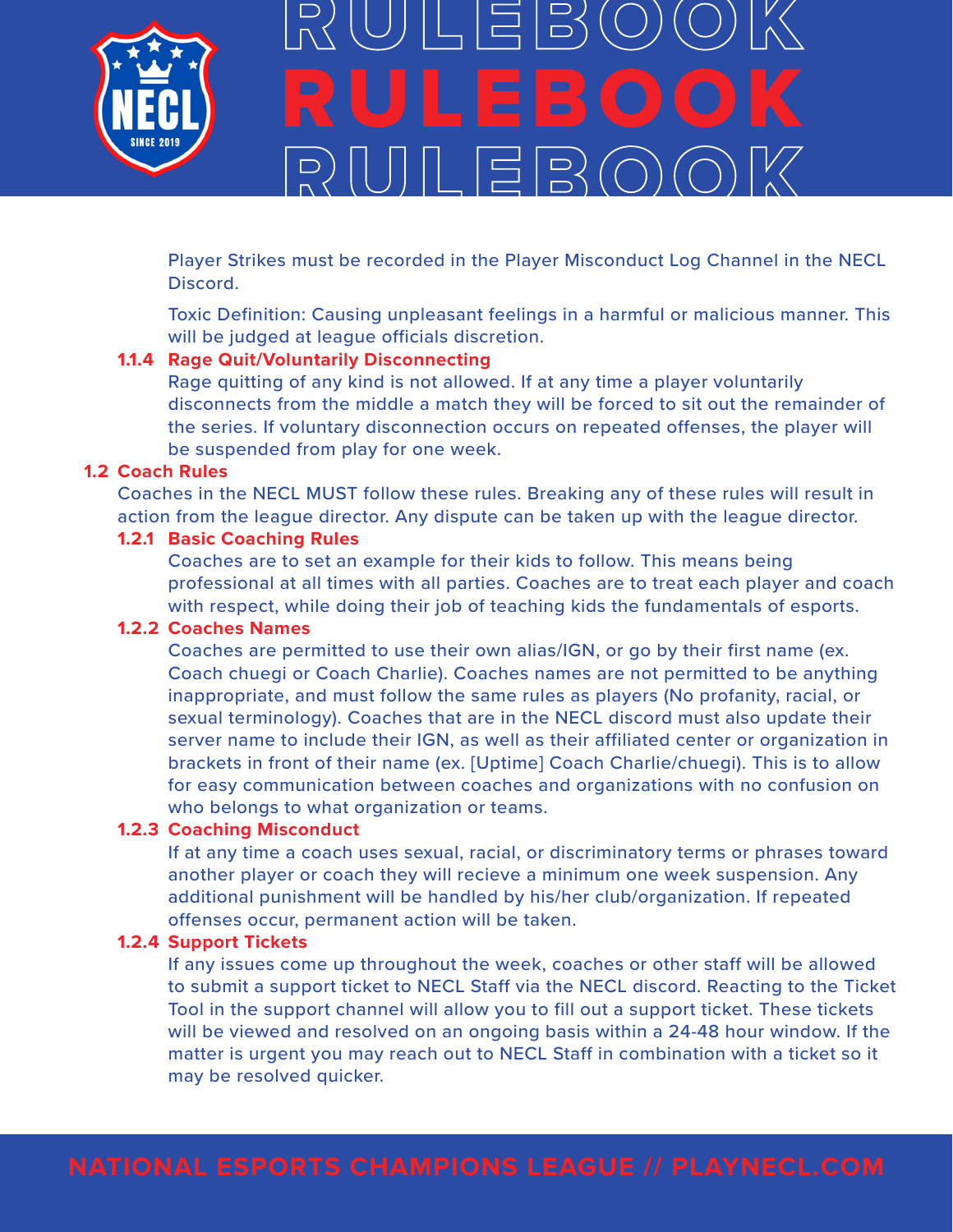

### <span id="page-4-0"></span>**1.3 Team Rules**

#### **1.3.1 Team Name**

 Team names must be a maximum of 15 characters (including spaces). Team names must also be submitted the Sunday after the pre-season matches. Team names will be submitted through a google form that will be provided through the NECL Discord.

#### **1.3.2 Roster Submissions**

Roster submissions must be put in the Roster Channel in the NECL discord.

#### <span id="page-4-1"></span>**1.4 Scheduling and Matches**

#### **1.4.1 Basic Rules**

 All scheduling and matches will be done by the NECL staff to ensure fairness and that every team plays the same amount of matches. Matches are to be played the day they are assigned unless the following occurs:

- Power Outage
- Dangerous Weather
- Server Error
- Covid-19

#### Matches are not allowed to be remade and will result in a forfeit for the following:

- Rostered players did not show up
- No available substitutes
- Late players causing match delays

#### **1.4.2 Rescheduling**

 If the criteria for a rescheduled match is met, the team that was unable to play must reach out to coordinate the make-up date. This must be done within 72 hours of the original scheduled match time. If a match needs to be rescheduled prior to the match date, it must be brought up to the league administration 72 hours in advance to the match time. Failure to do either of these will result in a forfeit of the match.

 Make-up matches must be played within 2 weeks of the original match date. If a make-up match can't be played it will result in a draw for both teams.

#### **1.4.3 Player Substitutions**

 If a player for a match is not available to play in his/her match, a player substitute (sub) from his/her organization can play as a sub. This sub MUST be part of the same organization and must be within 2 ranks of the player being subbed for. This is to ensure that teams are not receiving extra help or an unfair advantage in a match. If there is a dispute about a substitution it can be brought to the league director.

 If a team has a set sub based on their roster size, that player can be substituted only in between games. No substitutions are allowed to take place during any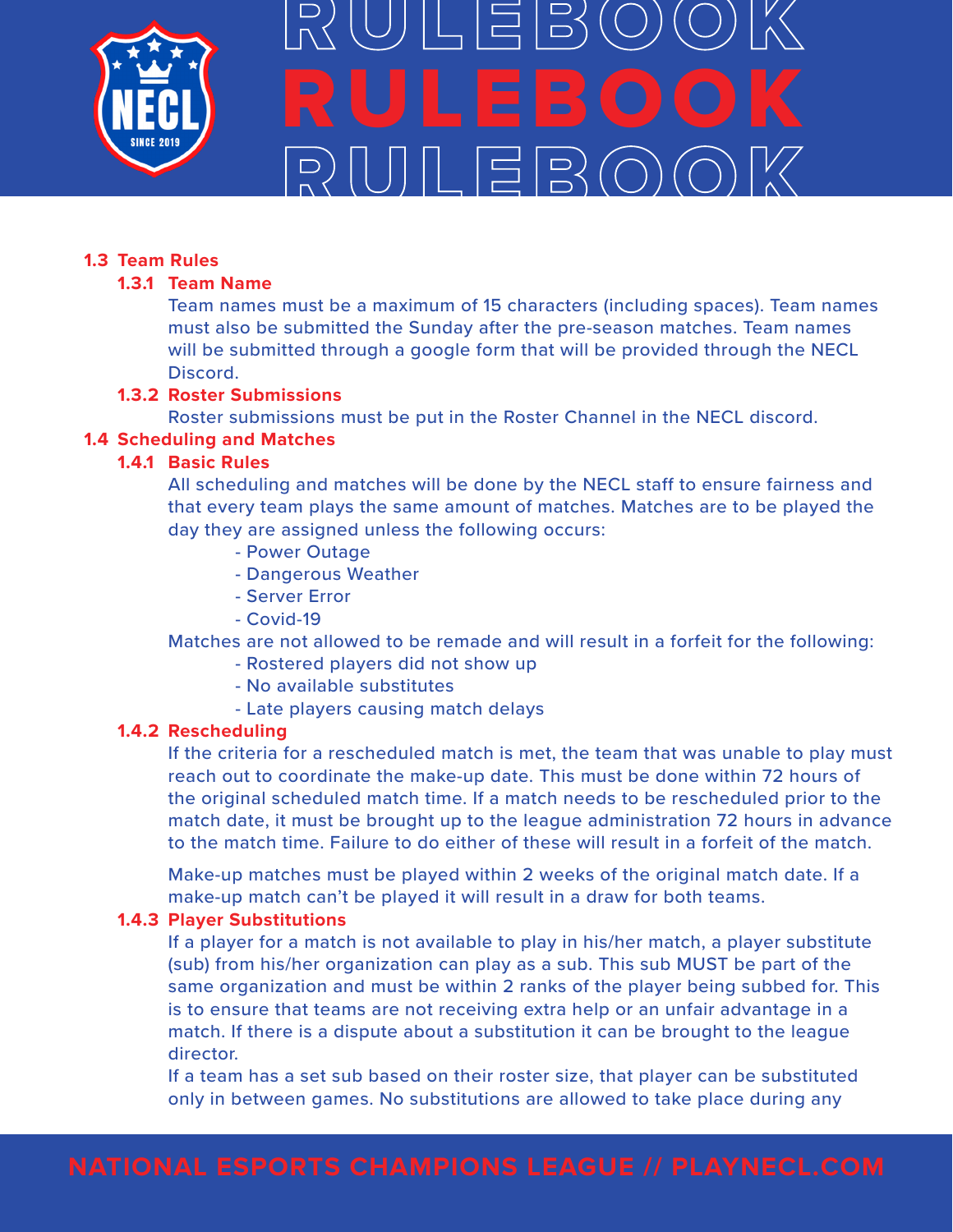

ongoing game or match.

#### **1.4.4 Reporting Substitutes**

 Substitutes MUST be reported prior to the match starts. Reporting the player must include the players IGN, Rank and Team, as well as the IGN, Rank and Team of the player they are replacing. All substitutions must be reported in the Substitutions Channel in the NECL Discord.

Fortnite substitutions will be reported by the following:

 - Player highlighted yellow in the spreadsheet for both players. Must be done for both teams to give both players points.

#### Valorant and Rocket League

- Players IGN and Rank posted and labeled in the correct week category and correct match channel in the NECL discord.
- Absent players IGN and Rank posted and labeled in the correct week category and correct match channel in the NECL discord.

#### **1.4.5 Match Disputes**

 A dispute over any match can be brought to the league director. Proof regarding your claim must also be submitted to the league director. The decision reached by the league director is final and can not be appealed.

Proof can be submitted in the following forms:

- Video
- Screenshot
- Audio Recordings

#### <span id="page-5-0"></span>**1.5 Playoff Rules**

#### **1.5.1 Playoff Match Conduct**

 Matches are to be played the same way as regular season matches with a few exceptions. In Semi-Finals and Finals matches players are required to be in the NECL Discord Teams Chat with a league representative. Both teams coaches will be in the NECL Discord Coaches Chat with a league representative as well. This will allow us to monitor competitive integrity.

#### **1.5.2 Playoff Substitutes**

 Substitutions are not allowed. This is to ensure competitive integrity. The only exception is if there is an emergency that causes the player to be unavailable to play the match.

#### **1.5.3 Playoff Content**

 As part of Playoff Content, coaches and player comms will be recorded. This will allow the creation of unique content that can be used to promote the NECL and its players. Organizations are encouraged to have reaction videos of the teams playing their matches during the playoffs as well.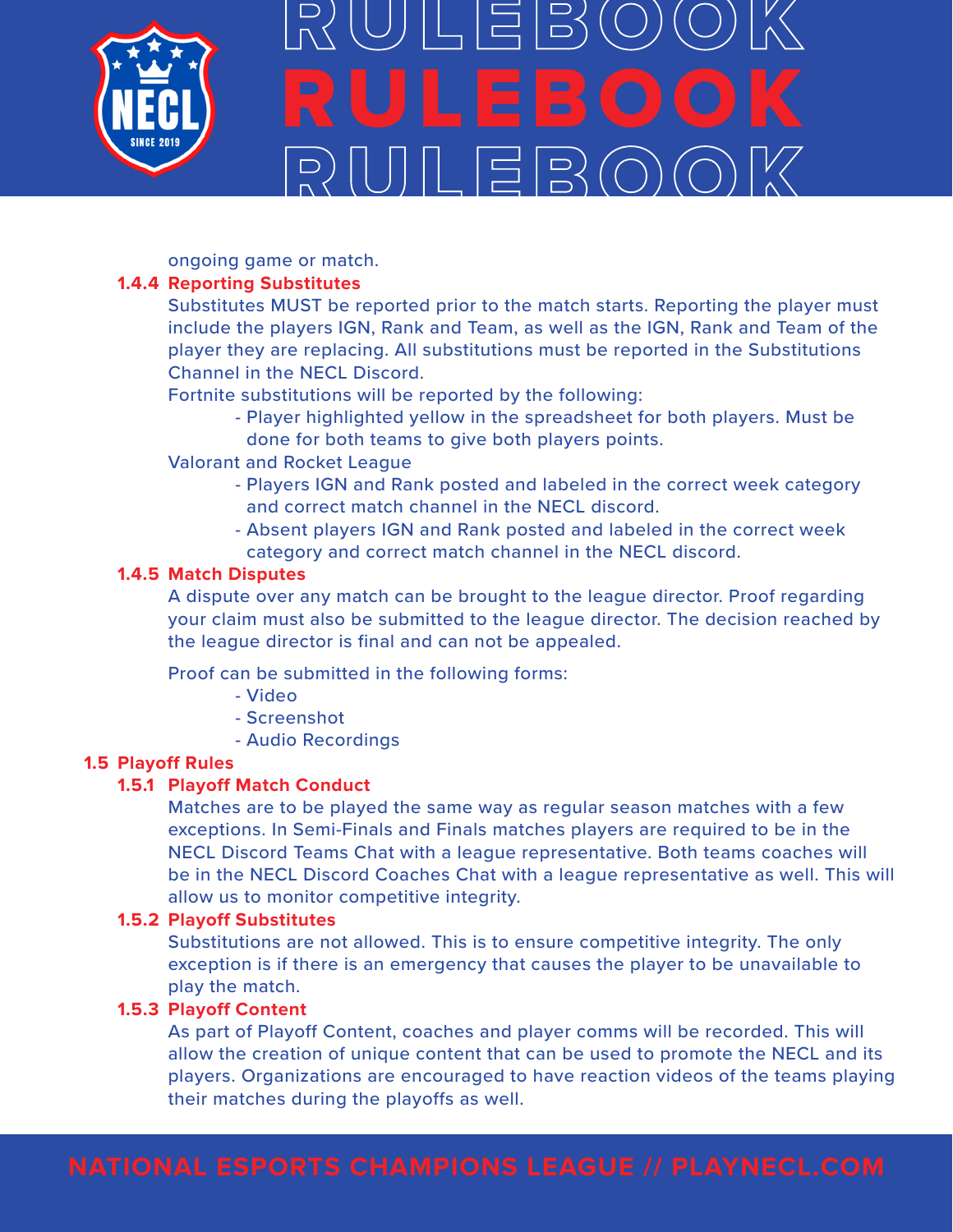

## <span id="page-6-0"></span>ARTICLE 2 GAME SPECIFIC RULES

#### <span id="page-6-1"></span>**2.1 Fortnite**

#### **2.1.1 League Format**

- Custom Arena Matches ( Team size will be determined each season)
- 3 Custom Matches Per Week
- 2 Divisions to split the player base based on skill gap (If enough players)
- 1 Week of Preseason
- 6 Weeks of League Matches
- 2 Tournament weeks
- NA-East Servers

#### **2.1.2 Reporting Scores**

 Each match day coaches are responsible for reporting the scores of their own players and teams. This will be done by inputting the placement of each team, and each player's eliminations in a google sheet. The google sheet will automatically calculate scores for each match day and match for the standings.

#### **2.1.3 Scoring Format**

 The scoring format for the Fortnite matches will change based on the amount of players for each team. Points are awarded for surviving as the match goes on. For example using the duos scoring, a team that came in 8th place would receive 5 placement points (Top 25, Top 20, Top 15, Top 12, Top 9 all reward 1 point each totaling 5 points). The scoring format for each team size will be listed below:

#### **2.1.3.1 Solos (Individual Players)**

 Victory Royale - 29 PTS 2nd - 24 PTS 3rd - 21 PTS 4th - 19 PTS 5th - 17 PTS 6th - 15 PTS 7th - 14 PTS 8th - 13 PTS 9th - 12 PTS 10th - 11 PTS 11th - 10 PTS 12th - 9 PTS 13th - 8 PTS 14th - 7 PTS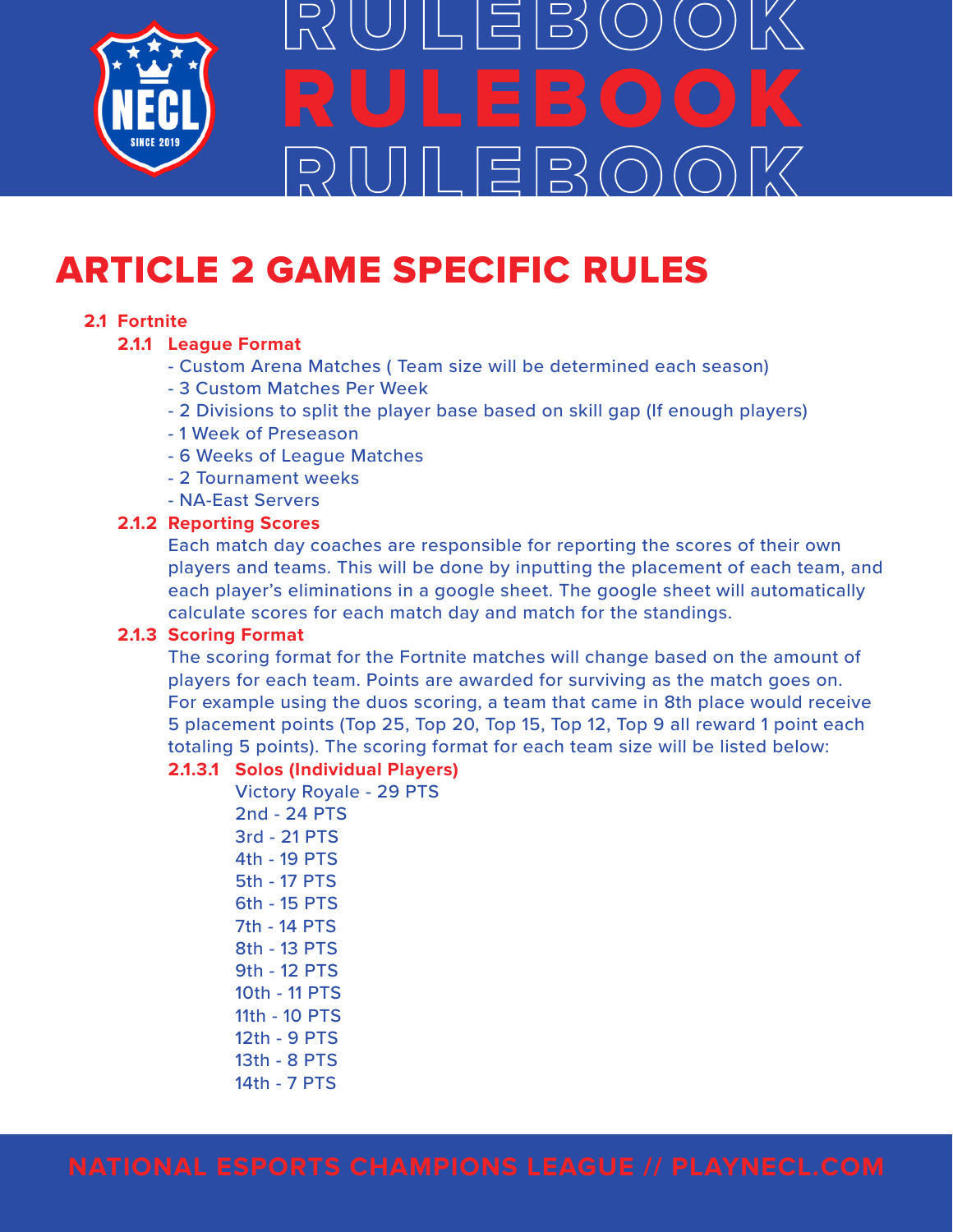

 15th - 6 PTS 16th - 5 PTS 17th - 4 PTS 18th - 3 PTS 19th - 2 PTS 20th - 1 PT Each Elimination - 1 PT (Max 12 Elimination Points per Match)  **2.1.3.2 Duos (Teams of two)** Victory Royal - 7 PTS 2nd - 5 PTS 3rd - 3 PTS 4th - 2 PTS 5th - 2 PTS 6th - 1 PT 9th - 1 PT 12th - 1 PT 15th - 1 PT 20th - 1 PT 25th - 1 PT Each Elimination - 1 PT (Max 12 Elimination Points per Match)  **2.1.3.3 Trios** Victory Royale - 29 PTS 2nd - 24 PTS 3rd - 21 PTS 4th - 19 PTS 5th - 17 PTS 6th - 15 PTS 7th - 14 PTS 8th - 13 PTS 9th - 12 PTS 10th - 11 PTS 11th - 10 PTS 12th - 9 PTS 13th - 8 PTS 14th - 7 PTS 15th - 6 PTS 16th - 5 PTS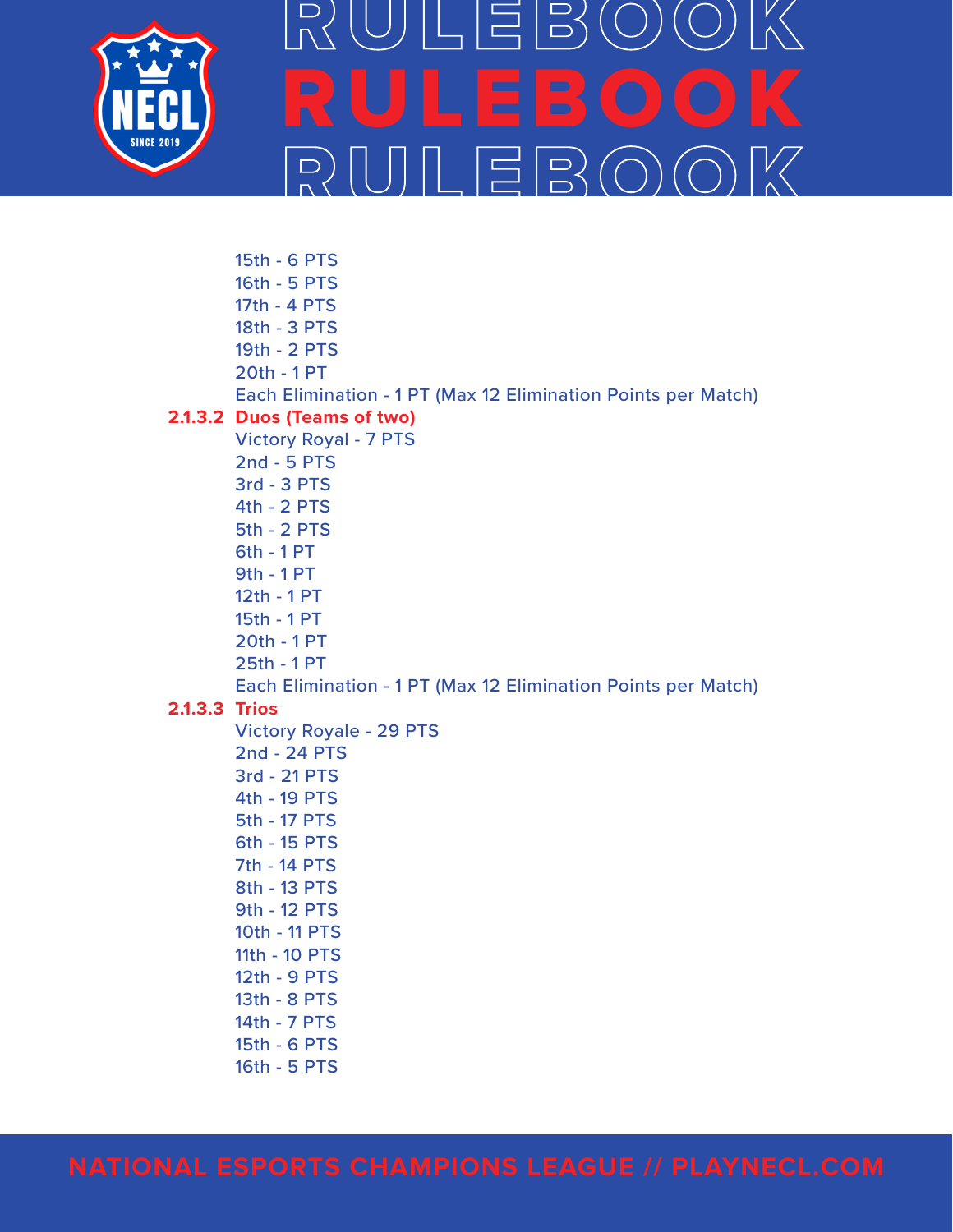

 17th - 4 PTS 18th - 3 PTS 19th - 2 PTS 20th - 1 PT Each Elimination - 1 PT (Max 12 Elimination Points per Match)  **2.1.3.4 Squads** Victory Royale - 29 PTS 2nd - 24 PTS 3rd - 21 PTS 4th - 19 PTS 5th - 17 PTS 6th - 15 PTS 7th - 14 PTS 8th - 13 PTS 9th - 12 PTS 10th - 11 PTS 11th - 10 PTS 12th - 9 PTS 13th - 8 PTS 14th - 7 PTS 15th - 6 PTS 16th - 5 PTS 17th - 4 PTS 18th - 3 PTS 19th - 2 PTS 20th - 1 PT Each Elimination - 1 PT (Max 12 Elimination Points per Match)

#### **2.1.3.5 National Championship Bonus Points**

 Points will be awarded to the top 5 teams at the end of the regular season, which will provide an advantage in the National Championship. The points awarded are listed below.

National Championship Bonus:

 1st - 5 PTS 2nd - 4 PTS 3rd - 3 PTS 4th - 2 PTS 5th - 1 PT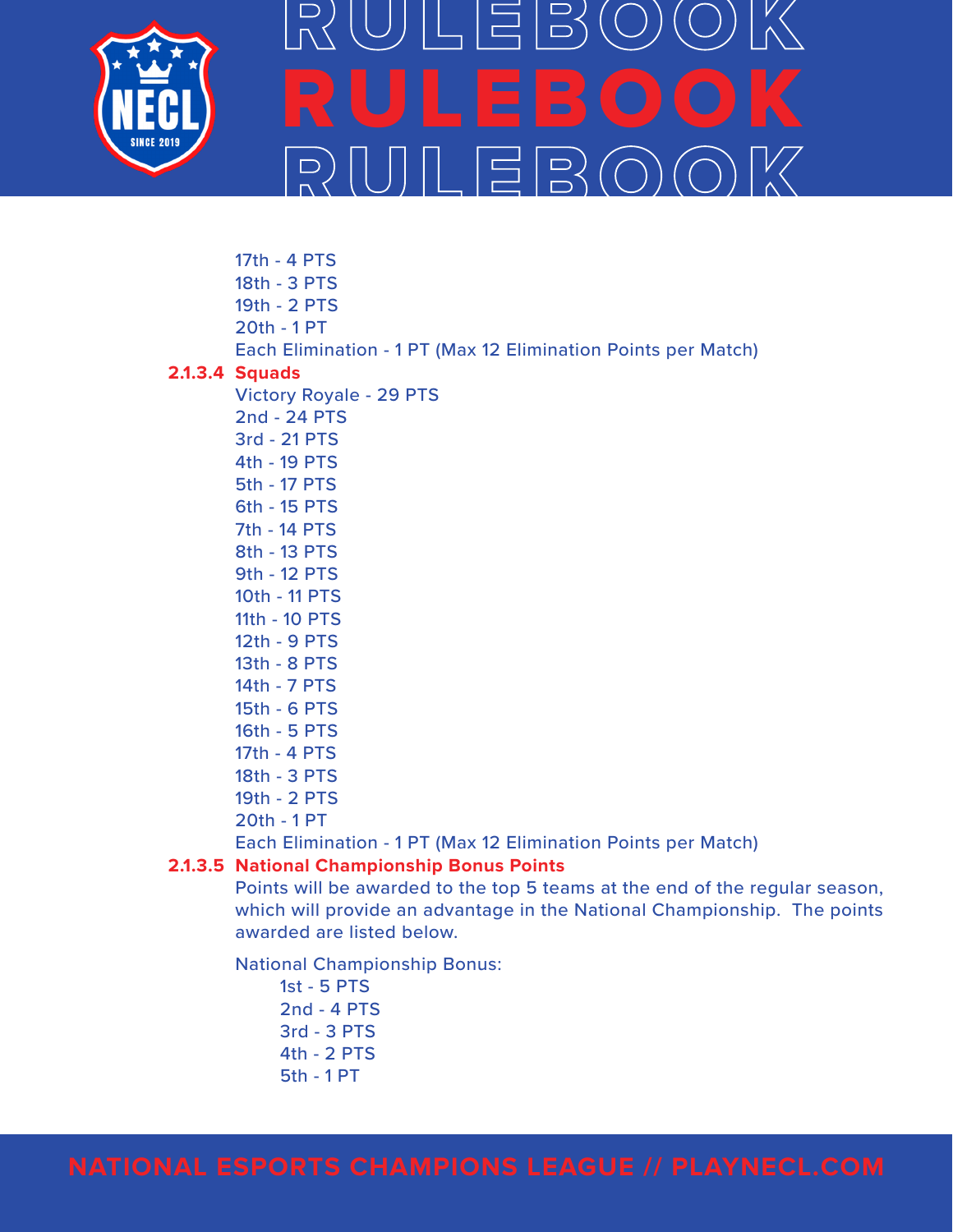

## **2.1.4 Teaming**

 Teaming of any kind is strictly prohibited. Playing together not with your assigned teams in the server for whatever reason will result in immediate disqualification from the match, as well as one verbal and written warning. If there is a second occurrence, the team will be disqualified from the series as well as receive a one week suspension.

#### **2.1.5 Toxic Behavior**

#### **2.1.5.1 Dancing, Sprays, Shooting Bodies**

 Dancing is allowed with the exception of two dances - the "laughing" emote and the "Take the L" emote. If one is used during the game it will result in a warning. The second time it is used the player in question will be taken out of the series. If a team is caught using it on three separate occasions they will be disqualified from the match.

#### **2.1.5.2 Pickaxing Enemies**

 Pickaxing enemy players is situational. 50/50 Early Game pickaxing and last resort when ammo is diminished is perfectly acceptable. However, Pickaxing to finish an enemy when ample amounts of ammo are available or to be toxic is strictly prohibited. Punishment would follow the 3 Strike Rule (see general player misconduct).

#### **2.1.5.3 Words In Builds**

 Building words or letters (an L for example) is prohibited in all matches. Punishment would follow the 3 Strike Rule (see general player misconduct).

### **2.1.6 Finals**

- The top 50% of teams from each group (If applicable) will move onto the finals.
- The top 50% will be determined by the accumulated points from the 18 league matches.
- The bottom 50% of teams from each group will move on to a consolation finals.

#### <span id="page-9-0"></span>**2.2 Valorant**

#### **2.2.1 League Format**

- 5v5 custom matches (Tournament Mode)
- 2 best of 1 (BO1) matches against the same teams
- 1 week preseason
- 7 weeks of league matches (14 matches total)
- Win: Team earns 4 points by winning both BO1 matches in the series.
- Draw: Team earns 2 points by winning one BO1 match in the series while the opposing team wins the other BO1 match.
- Loss: Team earns 0 points by losing both BO1 matches in the series.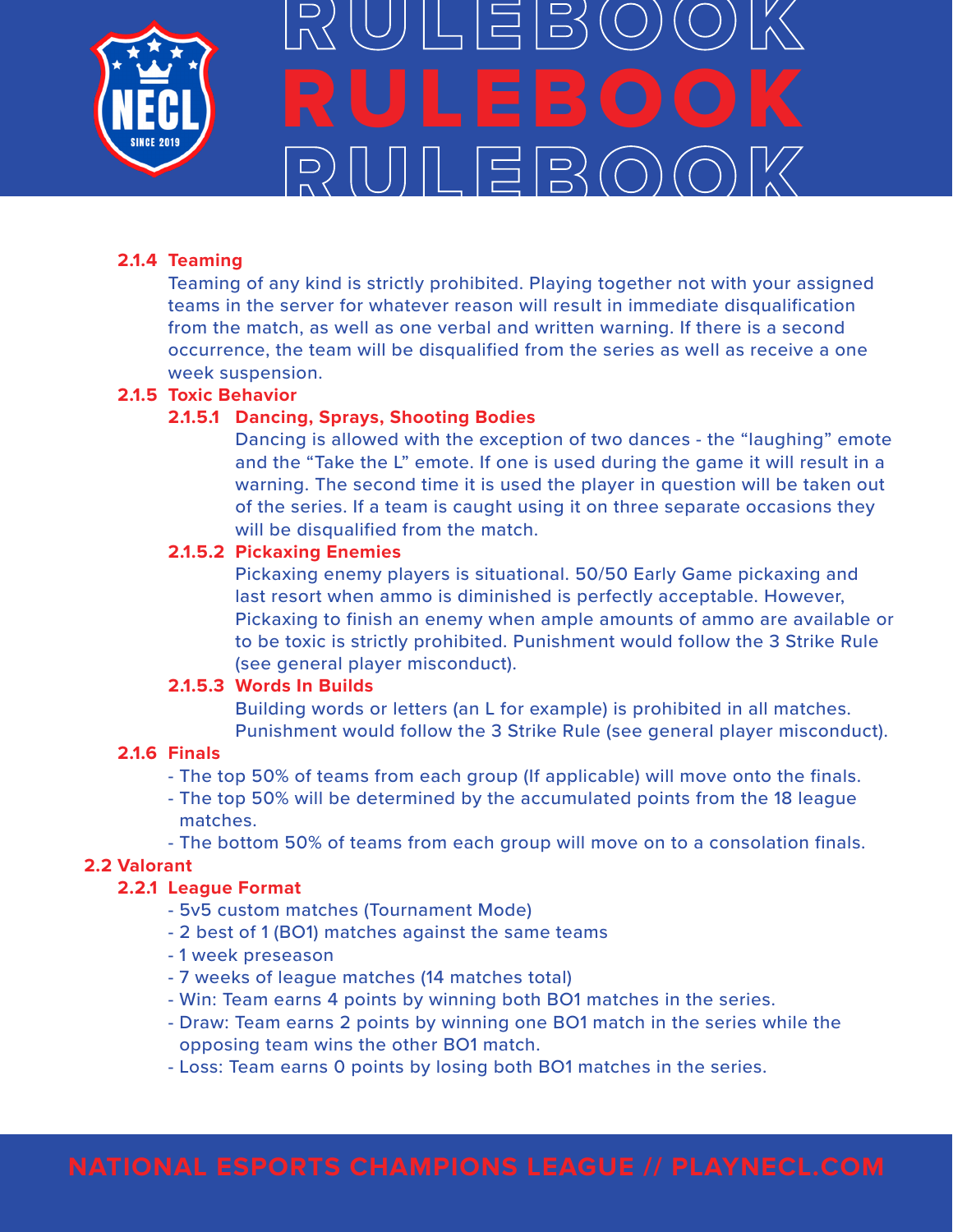

### **2.2.2 Match Setup**

- Allow Cheats: Off
- Tournament Mode: On
- Play Out All Rounds: Off
- Overtime: Win by Two: On
- Hide Match History: Off
- Server Selection: Teams playing can decide what server to play, however ping must be overall equal across all teams. Disputes can be finalized through the league director or administrator.

### **2.2.3 Match Conduct**

- Each team receives two timeouts per map. If overtime occurs, each team receives one additional timeout.
- If a technical pause is needed, let the match administrator know that a tech pause is needed and the reason for the tech pause. If granted, the lobby host must pause the match timer until resolved.
- Halftime will have a 90 Second Intermission for coaches to talk to their teams.

### **2.2.4 Map Picks and Bans**

- For 2 BO1 Series, map select goes as follows: T1 (Team 1) Ban, T2 (Team 2) Ban, T2 Pick, T1 Pick
- For BO3 Series map select goes as follows: T1 (Team 1) Ban, T2 (Team 2) Ban, T1 Pick, T2 Pick, T1 Ban, T2 Ban, T1 Pick)
- Team's Map pick starts on Offense.

### **2.2.5 Coaches**

- Once a playoff match starts coaches are NOT allowed to talk to players unless a timeout is called.
- If the coach is in the server he/she must be in the coaches section. The only observers can be league representatives streaming or monitoring the match.

#### **2.2.6 Toxic Behavior**

 No toxic behavior will be tolerated by any party during the match. Nothing is to be communicated through the "All" game chat unless it is about timeouts, disputes, etc. Will result in a forfeit of the match, and suspension depending on severity.

#### **2.2.7 Reporting Scores**

 Each match day coaches are responsible for reporting the scores of their own players and teams. This will be done by taking a screenshot of the match report scoreboard when the match ends and submitting it to the NECL Discord in the correct week category and match channel. Players names, ACS (Average Combat Score), Kills, Deaths, and Assists must be shown for every player.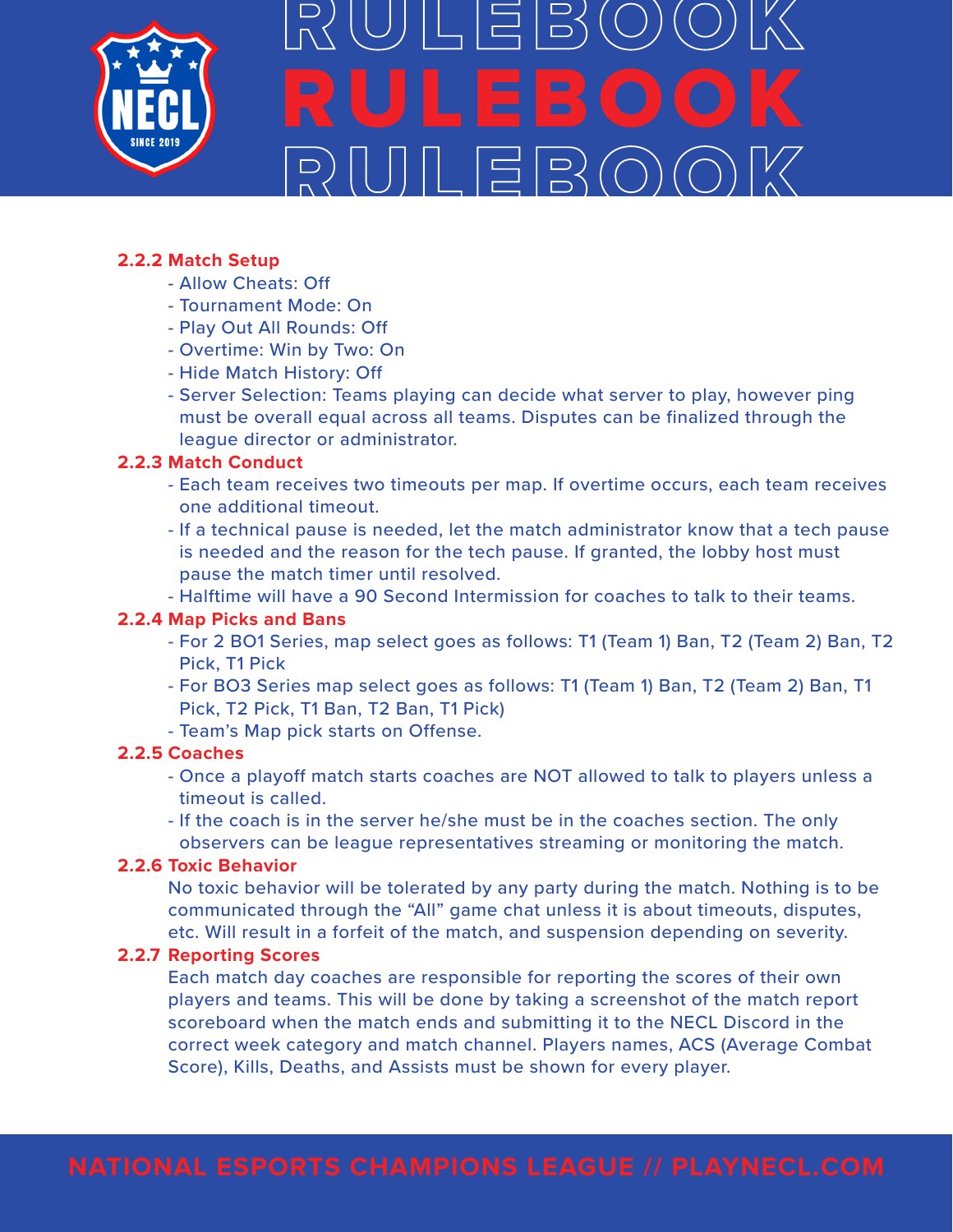

## **2.2.8 Agents and Maps**

 Current banned agents and maps from professional play rules will apply to the NECL. The same rules apply to new maps and agents. No exceptions allowed. If a team plays with an illegal agent and will not remake the match it will result in a forfeit.

### **2.2.9 Finals**

- The top 4 Teams will make the semi-finals.
- The top 4 teams will be determined by points accumulated through league matches.
- Semi-Finals & Finals Will Be BO3 Series.

### <span id="page-11-0"></span>**2.3 Rocket League**

## **2.3.1 League Format**

- 3v3 Custom Matches
- Matches are best of 3 (BO3)
- 3 BO3s Matches Each Week
- 1 week preseason
- 6 weeks league matches
- 18 total matches per team
- 2 tournaments

### **2.3.2 Match Setup**

- Default Arena: Random (Standard)
- Team Size: 3v3
- Bot Difficulty: No Bots
- Mutators: None
- Match Time: 5 Minutes
- Series Length: Dependent on Series
- Joinable: Name/Password
- Team Names: Names of Each Team
- Team colors: Default (Team Focused Optional)

#### **2.3.3 Disconnection or Technical Issues**

 If a player disconnects intentionally, the match will continue to be played as is with no remake or rematch occurring.

 If a player gets disconnected due to server lag, game crash, or internet outage that team must report to their coach so that the correct decision can be made. Teams will continue playing the match until it is finished and the decision will be made when the match is over.

For technical disconnects, matches are allowed to be remade under two